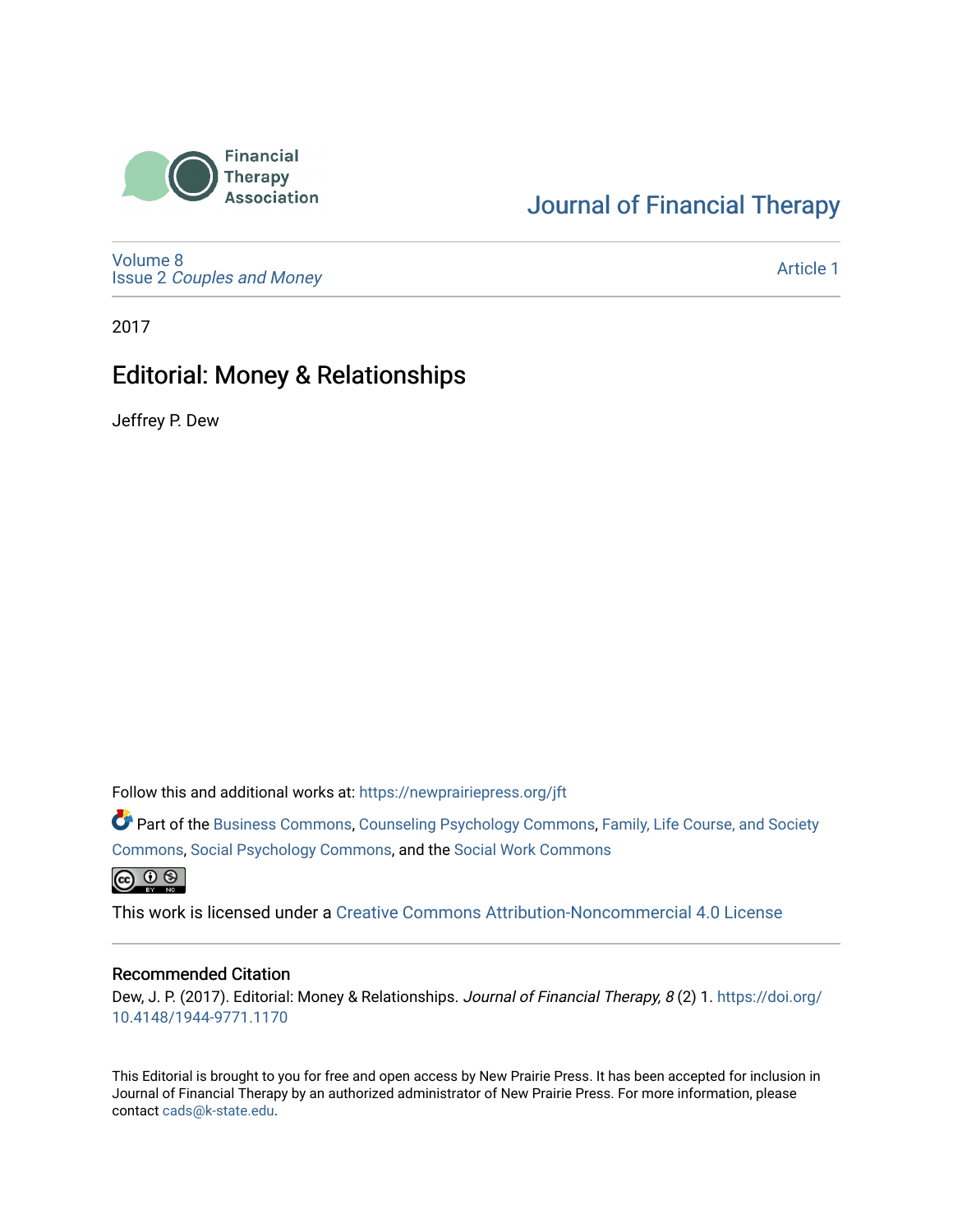# **Editorial**

## **Jeffrey P. Dew, Ph.D.**

### Special Issue Editor

I started examining the association between money and relationship outcomes in committed adult relationships in 2003. At the time, there were only a few studies that had examined this topic. Fortunately, fifteen years later this situation has changed. Many more scholars are examining the role that money plays in family relationships (interested readers may find the review in Dew, 2016 to be helpful).

I am in a unique position as special editor for this issue in the *Journal of Financial Therapy* in that I am not a practitioner. Although I do teach a family finance course, the only people I have truly advised/coached regarding money are my own children. Further, I have never helped anyone with their relationship. Thus, I acknowledge the practical knowledge and expertise that readers of this journal have which I do not have. But I am committed to the important mission of both the *Journal* and the Financial Therapy Association. When Dr. Archuleta asked that I serve as special issue editor, I was happy to accept the position.

The topic of money and relationships has fascinated me ever since I left a decently paying job with good benefits to attend graduate school. I wondered how our new financial stressors was affect my two-year-old marriage. Fortunately, our marriage survived the financial deprivation of graduate school. But my curiosity about and desire to understand more of the interface of money and family life is as strong as ever. This issue of *JFT* explores that particular interface.

This issue covers a diverse range of topics and samples regarding money and relationships. For example, the studies cover topics as diverse as gender and income provision to materialism to the processes though which money impacts relationships. The authors have done a good job considering the different facets and nuances of the association between money and relationships.

I appreciate those authors who submitted their work to the special issue. I also sincerely appreciate the help of the anonymous reviewers, who dedicated their time to help ensure the quality of the special issue. Although I would love to shout their names from the rooftops, given the smaller nature of our research community I have decided to preserve their anonymity. I do this so that no one tries to connect the dots and figure out who reviewed whose paper. Reviewers, please know that your efforts are appreciated. Finally, I would like to express gratitude for the help of Dr. Archuleta, Dr. Lutter, and Christina Glenn for their hard work and advice they generously gave me.

-Jeffrey Dew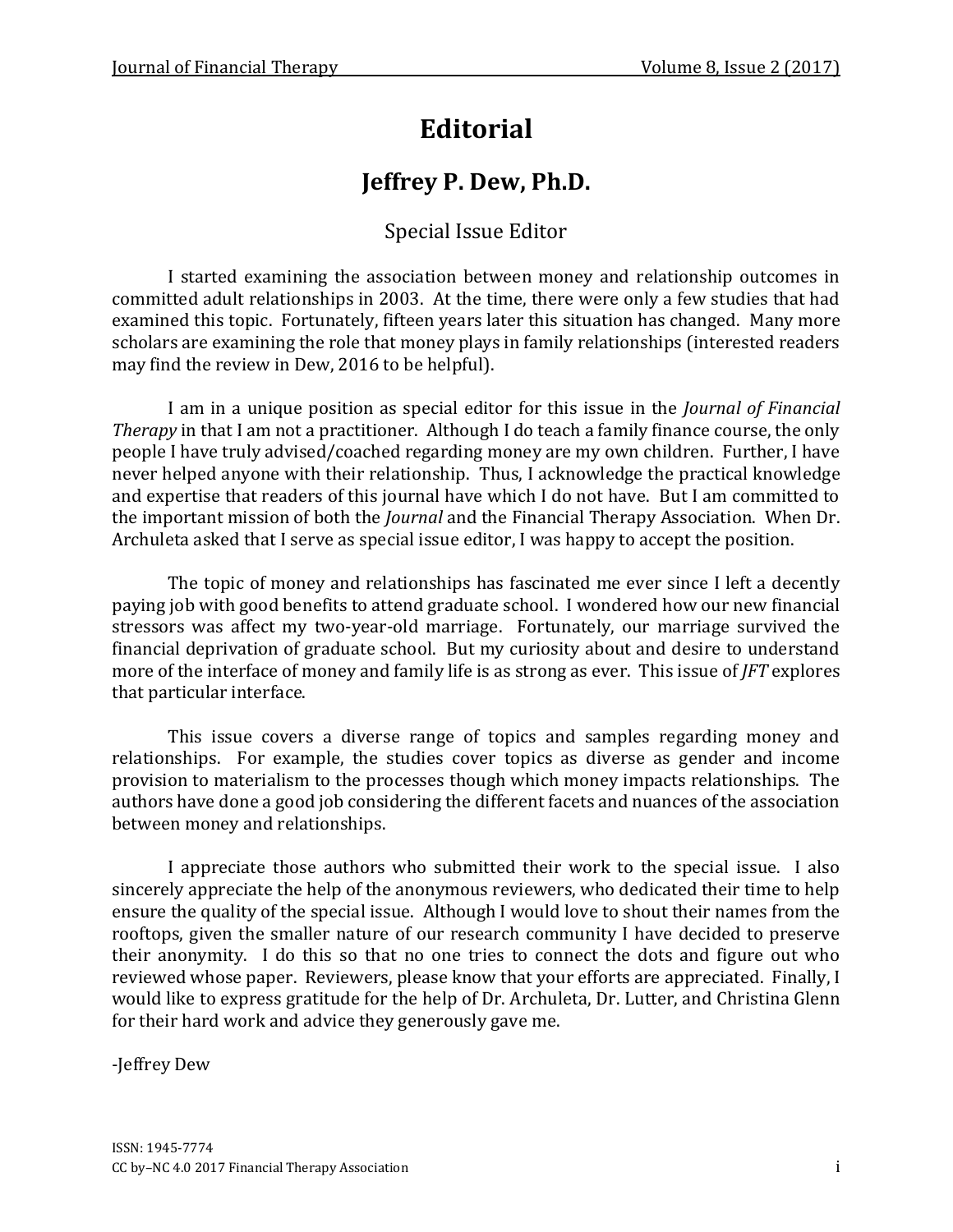#### **References**

Dew, J. P. (2016). Revisiting financial issues and marriage. In J. J. Xiao (Ed.), *Handbook of Consumer Finance Research,* 2nd Ed (pp. 281–290). New York, NY: Springer.

#### **Editorial Team**

Jeffrey P. Dew Money & Relationships Special Issue Editor jeff\_dew@byu.edu

Kristy Archuleta Editor kristy@k-state.edu

Martie Gillen Profile and Book Review Associate Editor mgillen@ufl.edu

Christina Glenn Copyeditor ceglenn@k-state.edu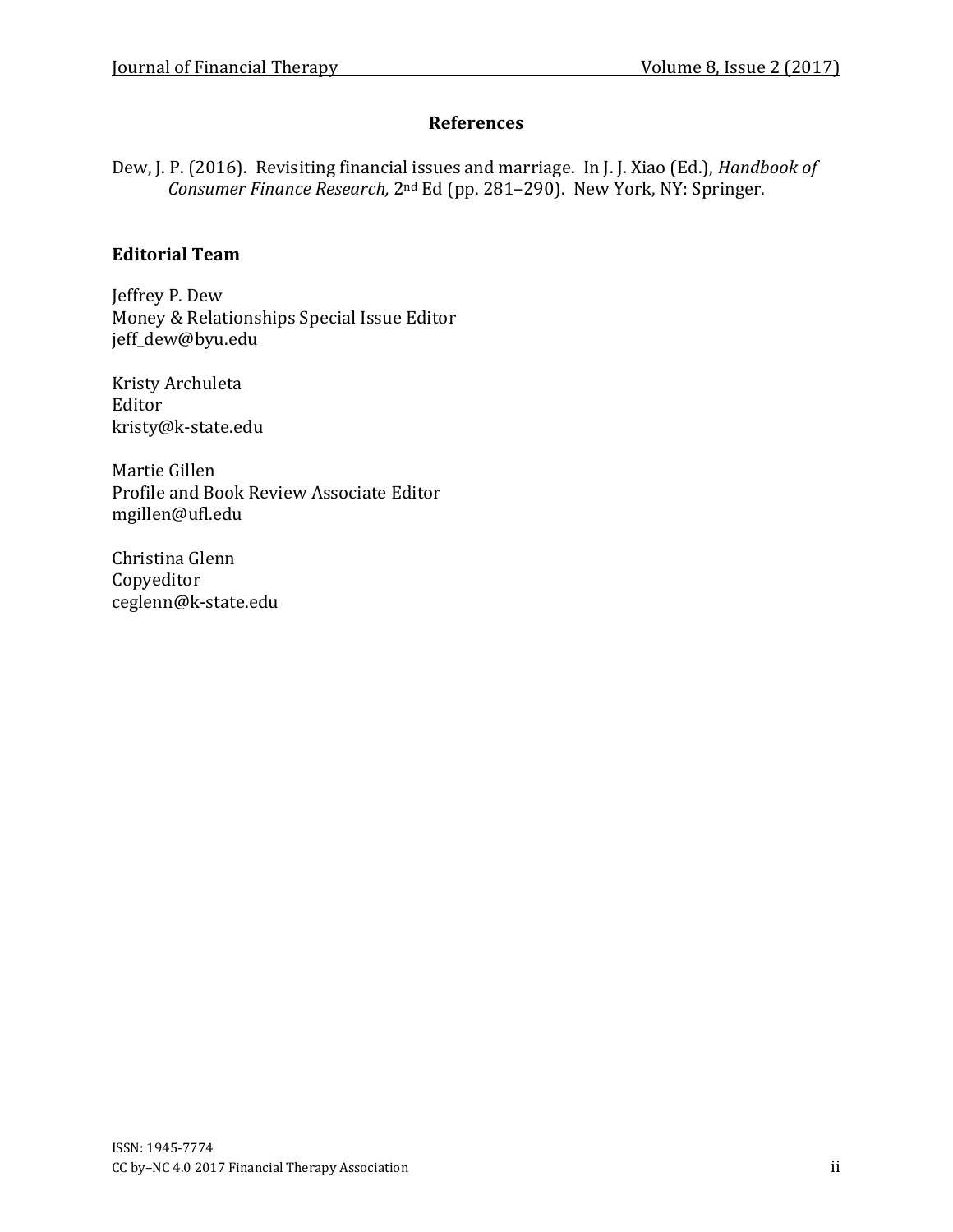## **Meet the Authors**

**David B. Allsop,** works as a research assistant in the School of Family Life at Brigham Young University. His research currently focuses on family finance, particularly how finances affect family relationships and how to effectively teach children about money. He is currently pursuing a B.S. in Family Life and is an advocate for promoting healthy and strong families. He enjoys spending time with his wife of two years, Susan.

**Kristy Archuleta, Ph.D., LMFT,** is an Associate Professor and Program Director of the Personal Financial Planning program at Kansas State University. Dr. Archuleta's research interests include integrating intrapersonal and relational factors with financial counseling and planning. She is a co-founding board member and immediate Past-President of the Financial Therapy Association, Editor-in-Chief of the Journal of Financial Therapy, has coedited two books, Financial Planning and Scales and Financial Therapy: Theory, Theory, Research, and Practice. She is a recipient of the College of Human Ecology Myers-Alford Outstanding Teaching Award at Kansas State University and Oklahoma State University College of Human Sciences Distinguished Alumna Award. She received a Ph.D. from Kansas State University in Marriage and Family Therapy with an emphasis in Personal Financial Planning.

**Sonya Britt-Lutter, Ph.D.,** is an Associate Professor of Personal Financial Planning at Kansas State University. Lutter enjoys the opportunity to combine her skills in marriage and family therapy (M.S.) and financial planning (Ph.D.) in what is termed financial therapy. Lutter is known for her groundbreaking research in physiological assessment of stress in the financial planning and counseling setting. Lutter's other research interests include the theoretical development of money issues within marriage, predictors of money arguments and their influence on relationship satisfaction and divorce, effectiveness of financial literacy efforts, and assessment of money beliefs and behaviors in financial planning and counseling.

**Sharon M. Danes, Ph.D.,** is a Professor Emeritus in the Family Social Science Department at the University of Minnesota. She has authored over 200 refereed research articles, book chapters, and outreach publications emphasizing the intersection of economic and social decision-making. She developed the Family Financial Socialization and Sustainable Family Business theories. She is Past-President of the Association for Financial Counseling and Planning Education. She serves on a number of editorial boards of research journals in the family, family financial and family business disciplines.

**E. Jeffrey Hill, Ph.D.,** is Camilla Eyring Kimball Professor of Family Life at Brigham Young University. His research examines the influence of family finances on marriage and family relationships, as well as finding harmony between paid work and family life. Dr. Hill obtained a doctorate in Family and Human Development at Utah State University and Masters of Organizational Behavior from the Marriott School of Management at Brigham Young University. Before coming to BYU he was a work and family subject matter expert at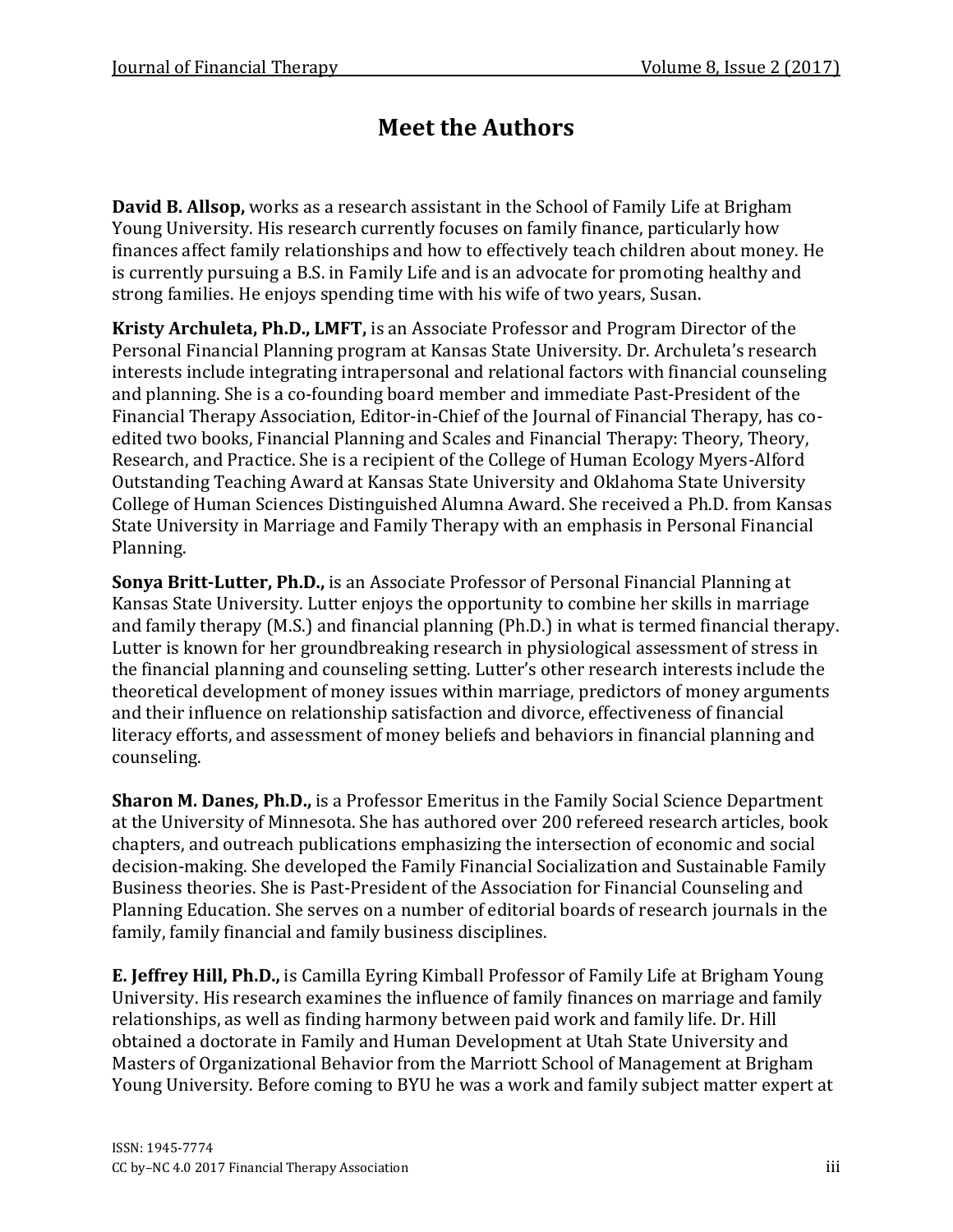IBM. Dr. Hill has published seven books and more than 90 scholarly articles and book chapters.

**Rhees R. Johnson, B.A.,** is a recent graduate from Utah State University. He received a bachelor's degree in Family, Consumer, and Human Development, and will be attending Auburn University (Fall 2018) to pursue a master's degree in Marriage and Family Therapy. He looks forward to developing both clinical and research proficiencies as he begins his professional education and career. He is still exploring detailed research categories, but is generally interested in strengthening couple relationships, trauma, and collaborative care.

**Bradley T. Klontz, Psy.D., CFP®** is an Associate Professor of Practice in Financial Psychology & Behavioral Finance at Creighton University - Heider College of Business, Co-Founder with Dr. Ted Klontz of the Financial Psychology Institute™, and a Managing Principal at Your Mental Wealth Advisors™. Dr. Klontz is co-editor of Financial Therapy: Theory, Research & Practice (Springer, 2015) and co-author of Mind Over Money: Overcoming the Money Disorders that Threaten Our Financial Health (Broadway Business, 2009), Wired for Wealth (HCI, 2008), Facilitating Financial Health (NUCO, 2016), and The Financial Wisdom of Ebenezer Scrooge (HCI, 2008).

**Ashley B. LeBaron,** is a graduate student and lead research assistant in the Marriage, Family, and Human Development program at Brigham Young University. Her research focuses on family finance, specifically couple finance and financial socialization. Ashley was valedictorian for the College of Family, Home, and Social Sciences graduating class of 2016 at BYU.

**Dung Mao, Ph.D.,** is an Instructional Designer at Northwestern Health Sciences University. Dr. Mao received his Ph.D. in Family Social Science at the University of Minnesota, Department of Family Social Science. His scholar interest includes: personal and family finance, the impact of finance on relationship, finance within the refugee and immigrant communities, and distant and eLearning.

**Melanie Mendiola,** is currently the Project Director for Farm to Table Guam, an agriculture based non-profit with the goal of strengthening farmers and agriculture based businesses. Prior to helping this organization launch, her experience was primarily in finance and banking. She was a Retirement Planning Counselor at Great West Financial, a Financial Advisor at Merrill Lynch, and a Corporate Banking Analyst at HSBC Bank in New York. She graduated in 2003 with a dual degree in Economics and East Asian Studies from New York University. She obtained her MBA from the University of Guam in 2012.

**Julia Mull,** spent 25 years in banking and financial planning, ran a small family owned roofing company with her husband, teaches at Carroll College in Helena, MT, is a CFP®, and is a current PhD student at Kansas State University. She has earned an MS from Montana State University in Family Financial Planning, an MBA from Indiana University in Fort Wayne, an MA in Mass Communication from the University of Denver, and is pursuing an MS in Family Financial Planning from Montana State University. She has both Series 6 and Series 63 securities licenses and is life licensed.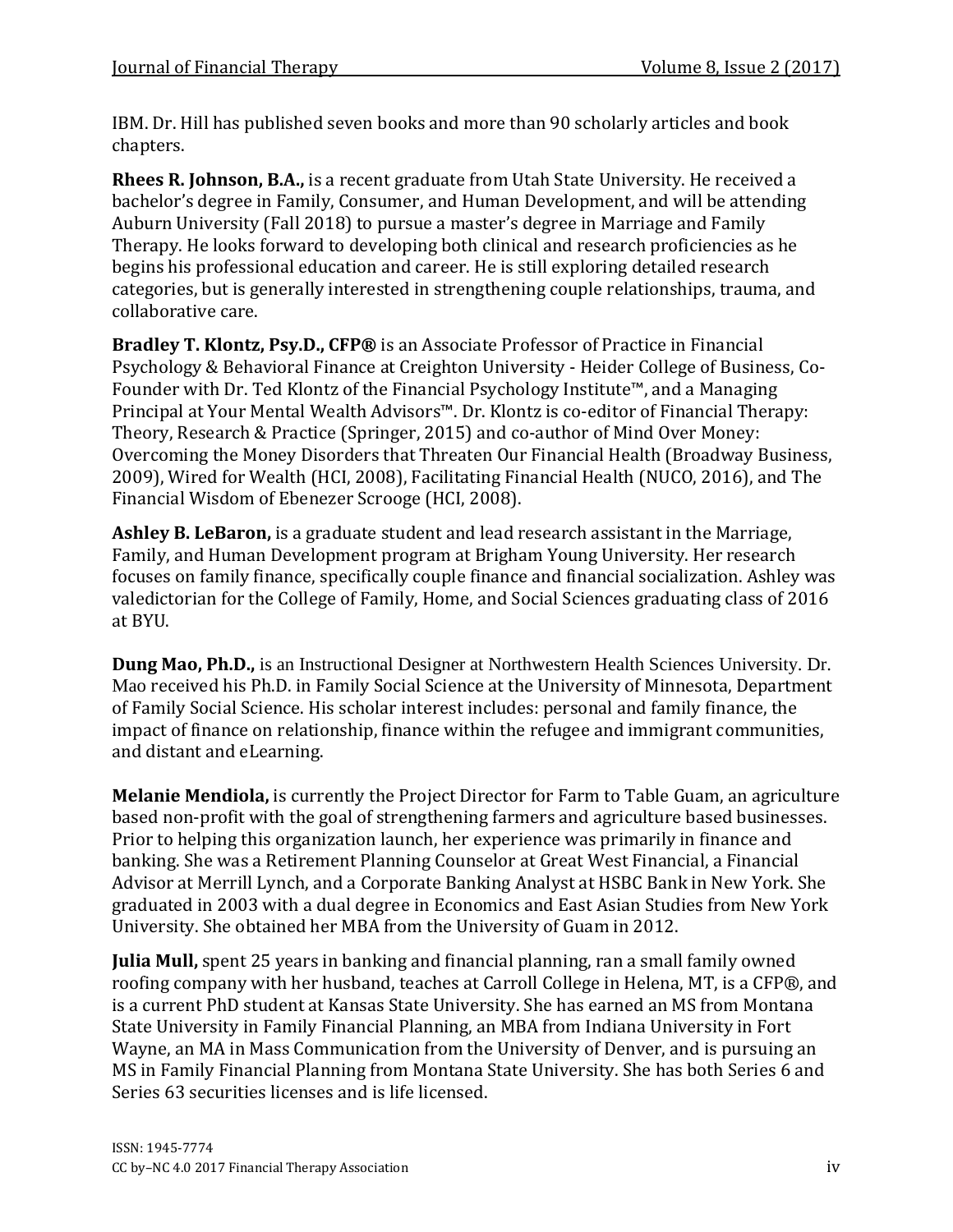**Josh R. Novak, PhD, AMFT**, is an Assistant Professor of Marriage and Family Therapy and Director of the Relationships and Health Lab at Utah State University. His research interests focus on the nexus of relationships and health, specifically with how relationship processes could attenuate negative health outcomes. He aims to understand these by studying how couple support processes (coping, communication, responsiveness, etc.) may help to improve engagement in healthy behaviors (such as diet, exercise, mindfulness, etc.) through improving emotional and mental health. Finally, he is passionately curious about the processes of change within therapy that can lead to positive therapy outcomes.

**Barbara O'Neill, Ph.D, CFP**®**, CRPC**®**, AFC, CHC, CFEd, CFCS, CPFFE** holds the rank of Distinguished Professor at Rutgers University, and is Rutgers Cooperative Extension's Specialist in Financial Resource Management. She also provides national leadership for the Cooperative Extension programs *Investing for Your Future* and *Small Steps to Health and Wealth™*. A Certified Financial Planner®, Dr. O'Neill received her Ph.D. in family financial management from Virginia Tech and has written over 1,700 consumer newspaper articles and over 160 articles for professional publications. She has also received over three dozen awards for program excellence and over \$1 million in external funding to support her financial education programs and research.

**Joyce Serido, Ph.D.,** is an Associate Professor in Family Social Science at the University of Minnesota-Twin Cities, USA. She holds an MBA in finance from Seton Hall University and an MS and PhD in family studies and human development from the University of Arizona. Her research focuses on financial behavior, specifically, the intersection of family processes and personal well-being of youth and young adults. Dr. Serido currently serves on the editorial boards for the Journal of Consumer Affairs and Journal of Financial Counseling and Planning.

**Soyeon Shim, Ph.D.,** is currently the Dean of the School of Human Ecology at the University of Wisconsin, Madison and Ted Kellner Bascom Professor. In 2007, as the Principal Investigator and Founder, Dr. Shim launched the APLUS *Pathways to Happiness* project, a major longitudinal study monitoring young adults' formation of financial attitudes and behaviors. She has authored or co-authored over 100 scholarly articles in refereed journals, including *J. of Retailing, J. of Public Policy & Marketing, Psychology & Marketing, J. of Economic Psychology, J. of Applied Developmental Psychology, J. of Research on Adolescence, J. of Youth and Adolescence, and Family Relations*.

**Farnoosh Torabi,** is one of America's leading personal finance authorities — hooked on helping Americans live their richest, happiest lives. From her early days reporting for Money Magazine to hosting a primetime series on CNBC and writing monthly for O, The Oprah Magazine and Mint.com, she's become a favorite go-to money expert. Farnoosh is also a sought-after speaker and bestselling author. Her latest book is entitled When She Makes More: Ten Rules for Breadwinning Women.

**Brian J. Willoughby, Ph.D.,** is currently an associate professor in the School of Family Life at Brigham Young University. He received a doctoral degree in Family Social Science from the University of Minnesota. Dr. Willoughby has published over 50 peer-reviewed articles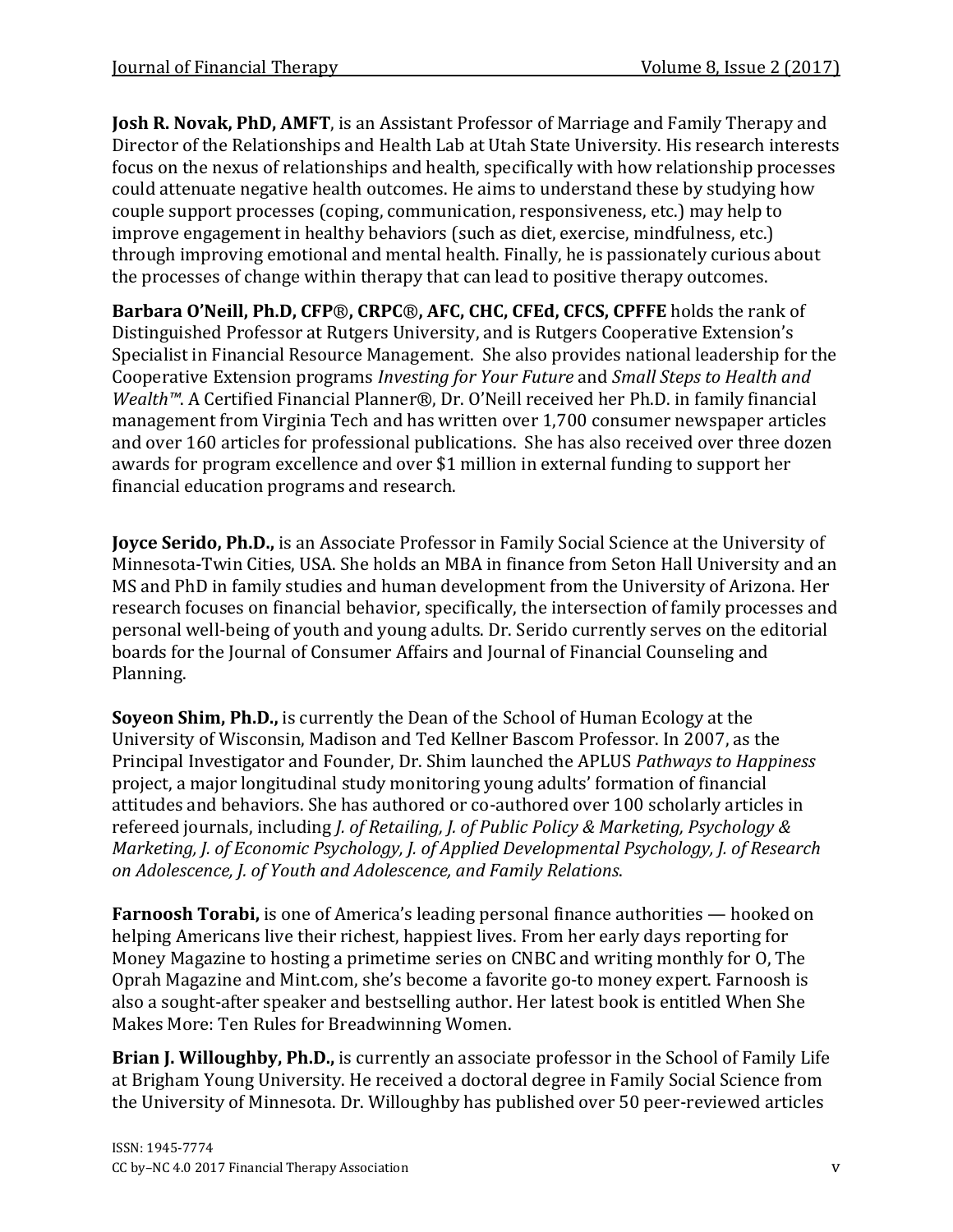and book chapters on young adult development, couple dynamics, marriage, and sexuality in the leading family science, psychological and sociological journals. Dr. Willoughby is also the author of the recently published book from Oxford University Press, The Marriage Paradox. His research generally focuses on how adolescents, young adults, and adults move toward and form long-term committed relationships.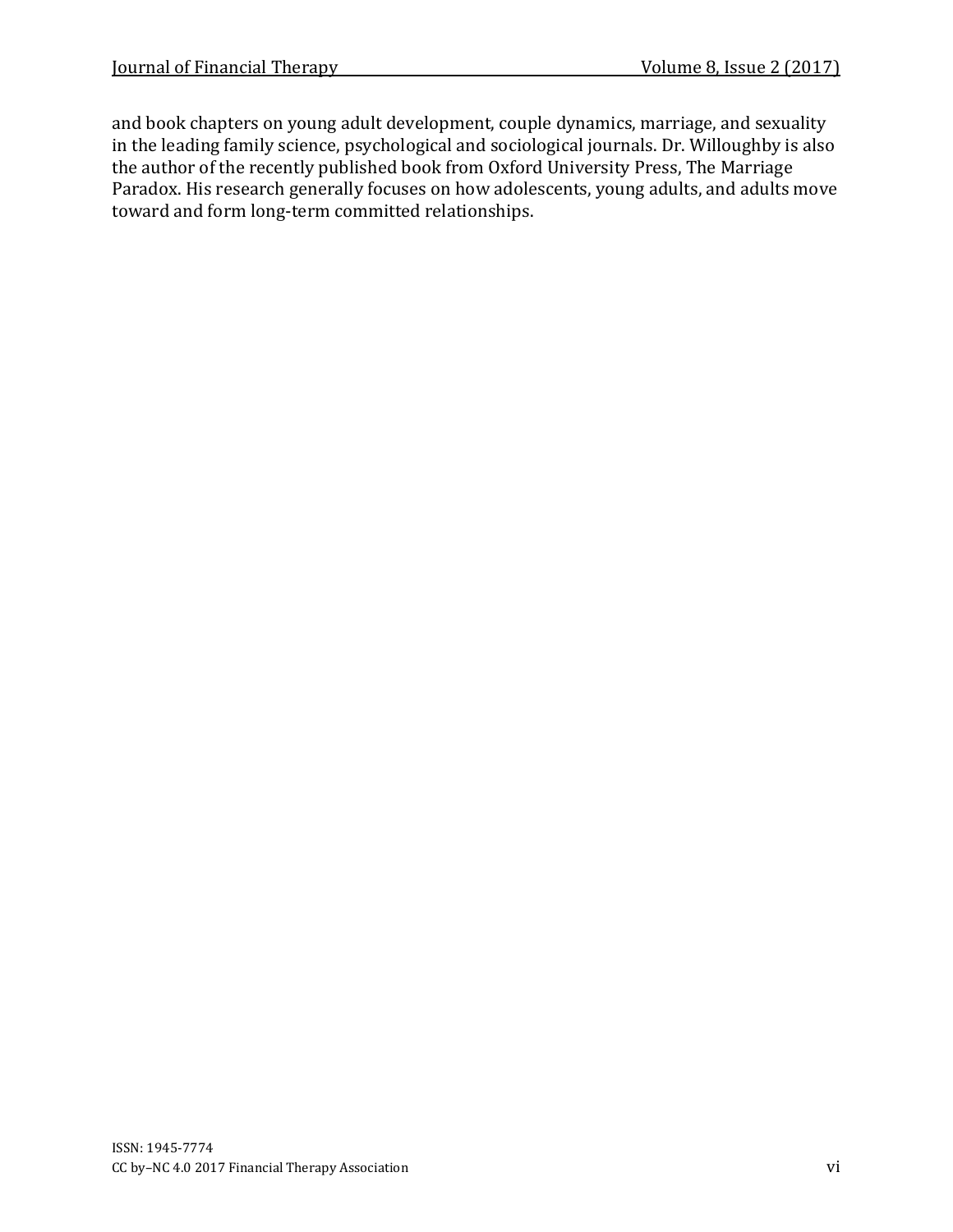# **Financial Therapy Network**

The following individuals have identified themselves as providing services that promote a vision of financial therapy. The Financial Therapy Association cannot guarantee the services of those listed in the FTA Network. For more information and to view these professionals' profiles, visit http://www.financialtherapyassociation.org.

| Maggie Baker, Ph.D.         | Judith Barr, M.S.                       | April Benson, Ph.D.               |
|-----------------------------|-----------------------------------------|-----------------------------------|
| Wynnewood, PA               | Brookfield, CT                          | Stopping Overshopping, LLC        |
|                             |                                         | New York, NY                      |
| Michelle Bohls, LMFT        | Susan Bross                             | Kathleen Burns Kingsbury          |
| Austin, TX                  | Bross Money, LLC                        | <b>KBK</b> Wealth                 |
|                             |                                         | Easton, MA                        |
| Linda Case                  | Eric Damman, Ph.D.                      | Jennifer Dunkle, LPC              |
| Media, PA                   | New York, NY                            | Fort Collins, CO                  |
| Thomas Faupl, M.A.          | Barbara Feinberg, M.S.                  | Mary Gresham, Ph.D.               |
| San Francisco, CA           | Cleveland Heights, OH                   | Atlanta, GA                       |
| Judith Gruber, M.S.         | Shellee Henson, M.S., LMFTA             | Dave Jetson, M.S.                 |
| Brooklyn, NY                | Dallas, TX                              | Jetson Counseling                 |
|                             |                                         | Rapid City, SD                    |
| Rick Kahler, M.S., CFP®     | Debra Kaplan                            | Maureen Kelley                    |
| Kahler Financial            | Tucson, AZ                              | <b>MADRE</b>                      |
| Rapid City, SD              |                                         | Denver, CO                        |
| Ed Kizer, M.S.              | Ted Klontz, Ph.D.                       | David Krueger, M.D.               |
| Sage Counseling & Financial | Klontz Consulting                       | <b>MentorPath</b>                 |
| Asheville, NC               | Nashville, TN                           | Houston, TX                       |
| Colleen Lennon, LCSW        | Cecile Lyons, Ph.D.                     | Anne Malec, Psy.D.                |
| Symmetry Counseling         | Santa Barbara, CA                       | Symmetry Counseling               |
| Chicago, IL                 |                                         | Chicago, IL                       |
| Olivia Mellan, M.S.         | Jeff Metz, CFP®                         | Robin Norris, LMFT                |
| Mellan & Associates, Inc.   | <b>RTD Financial Advisors</b>           | Windward Optimal Health           |
| Washington, D.C.            | Marlton, NJ                             | Sterling, VA                      |
| Nicolle Osequeda, LMFT      | Danielle Ray, M.A., M.F.T.              | Jeffrey Shinal, LPC, LCPC         |
| Chicago, IL                 | <b>Integrative Financial Counseling</b> | Lessburg, VA and Gaithersburg, MD |
|                             | Oakland, CA                             |                                   |
| Nikiya Spence, LCSW         | Stanley Teitelbaum, Ph.D.               | Marilyn Wechter, MSW              |
| Lawrenceville, GA           | New York, NY                            | St. Louis, MO                     |
| Sade Younger, MSW, CFSW     |                                         |                                   |
| The Financial Spa           |                                         |                                   |
| Fredericksburg, VA          |                                         |                                   |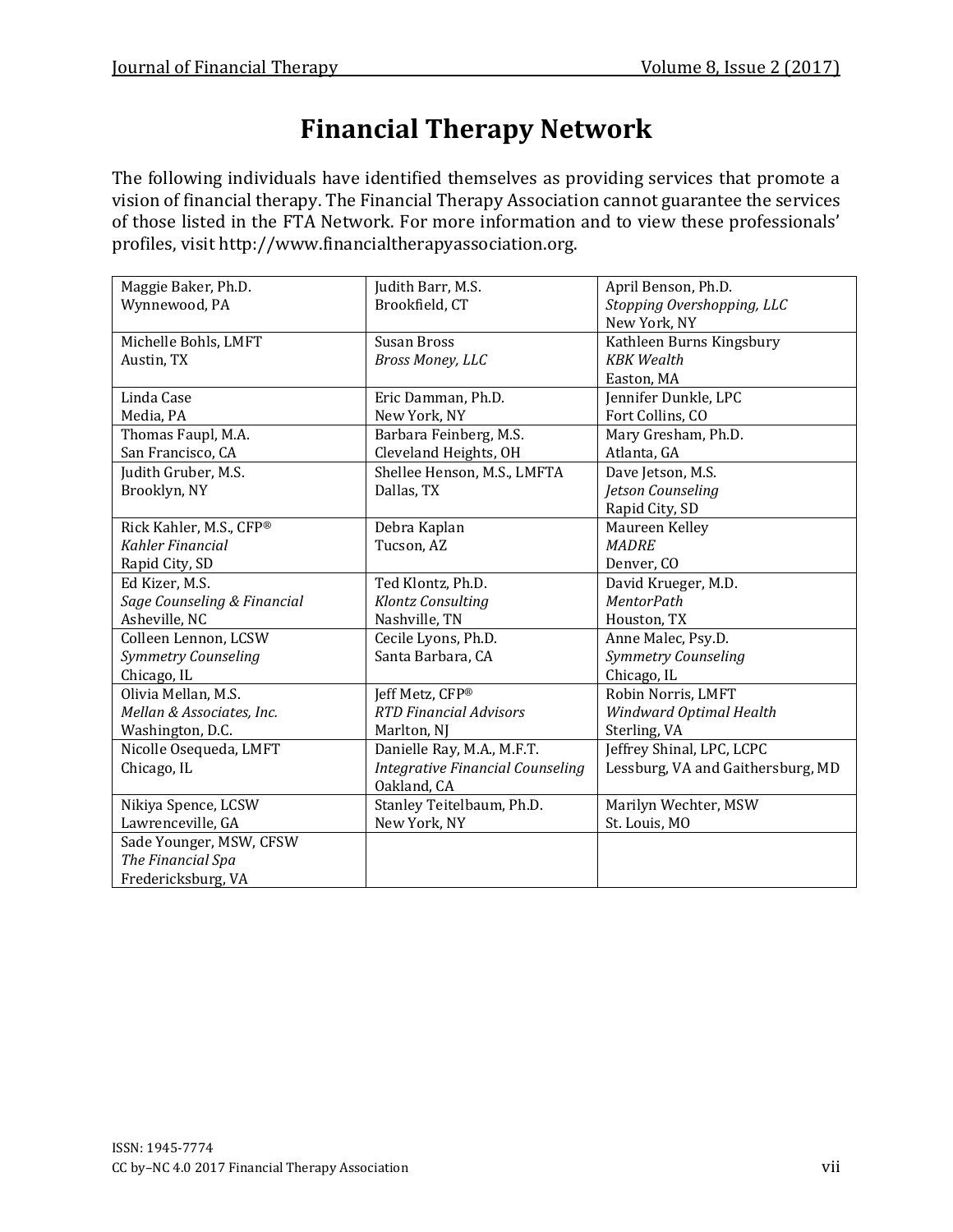**Editorial Board:**

Kristy L. Archuleta, Kansas State University Christina Glenn, Kansas State University

#### **Editor: Copyeditor:**

**Associate Editor of Profile and Book Reviews:**

Martie Gillen, University of Florida

| EQITOMIAI BOATO:<br>Sarah Asebedo, Ph.D., CFP®<br>Texas Tech University               | Laura Bonella, Ph.D.<br>Kansas State University       | Sonya Britt-Lutter, Ph.D., CFP®<br>Kansas State University  |
|---------------------------------------------------------------------------------------|-------------------------------------------------------|-------------------------------------------------------------|
| Eric J. Dammann, Ph.D.                                                                | Saundra Davis, MSFP                                   | Jeff Dew, Ph.D.                                             |
| Psychoanalyst & Consultant                                                            | <b>Sage Financial Solutions</b>                       | Brigham Young University                                    |
| James M. Dodson, Psy.D.                                                               | Jerry Gale, Ph.D., LMFT                               | Joseph Goetz, Ph.D. AFC®, CRC®                              |
| Clarksville Behavioral Health                                                         | University of Georgia                                 | University of Georgia                                       |
| John Grable, Ph.D., CFP®                                                              | Clinton Gudmunson, Ph.D.                              | Douglas A. Hershey, Ph.D.                                   |
| University of Georgia                                                                 | <b>Iowa State University</b>                          | Oklahoma State University                                   |
| Sandra Huston, Ph.D.                                                                  | Soo-hyun Joo, Ph.D                                    | Richard S. Kahler, M.S., CFP®                               |
| Texas Tech University                                                                 | Ewha Womans University, Korea                         | Kahler Financial Group                                      |
| Brad Klontz, Psy.D., CFP®<br>Creighton University &<br>Financial Psychology Institute | Joe W. Lowrance, Jr., Psy.D.<br>Lowrance Psychology   | Wm. Marty Martin, Psy.D.<br>DePaul University               |
| Martin Seay, Ph.D. CFP®<br>Kansas State University                                    | Thomas Smith, Ph.D., LCSW<br>Florida State University | Robert Van Beek<br>About Life & Finance,<br>The Netherlands |
| Neal Van Zutphen, M.S., CFP®, FBS<br>Intrinsic Wealth Counsel, Inc.                   |                                                       |                                                             |

**Mailing Address:** Institute of Personal Financial Planning School of Family Studies and Human Services 316 Justin Hall Kansas State University Manhattan, KS 66506 Phone: (785) 532-1474 Fax: (785) 532-5505 E-mail: kristy@ksu.edu Website: www.jftonline.org

**CC by-NC 4.0 2017** Financial Therapy Association.

**Postmaster:** Send address changes to Editor, Journal of Financial Therapy, 316 Justin Hall, Family Studies and Human Services, Kansas State University, Manhattan, KS 66506.

**Permissions:** Requests for permissions to make copies or to obtain copyright permissions should be directed to the Editor.

**Disclaimer:** The *Journal of Financial Therapy* is intended to present timely, accurate, and authoritative information. The editorial staff of the Journal is not engaged in providing counseling, therapy, investment, legal, accounting, financial, retirement, or other financial planning advice or service. Before implementing any recommendation presented in this Journal readers are encouraged to consult with a competent professional. While the information, data analysis methodology, and author recommendations have been reviewed through a peer evaluation process, some material presented in the Journal may be affected by changes in tax laws, court findings, or future interpretations of rules and